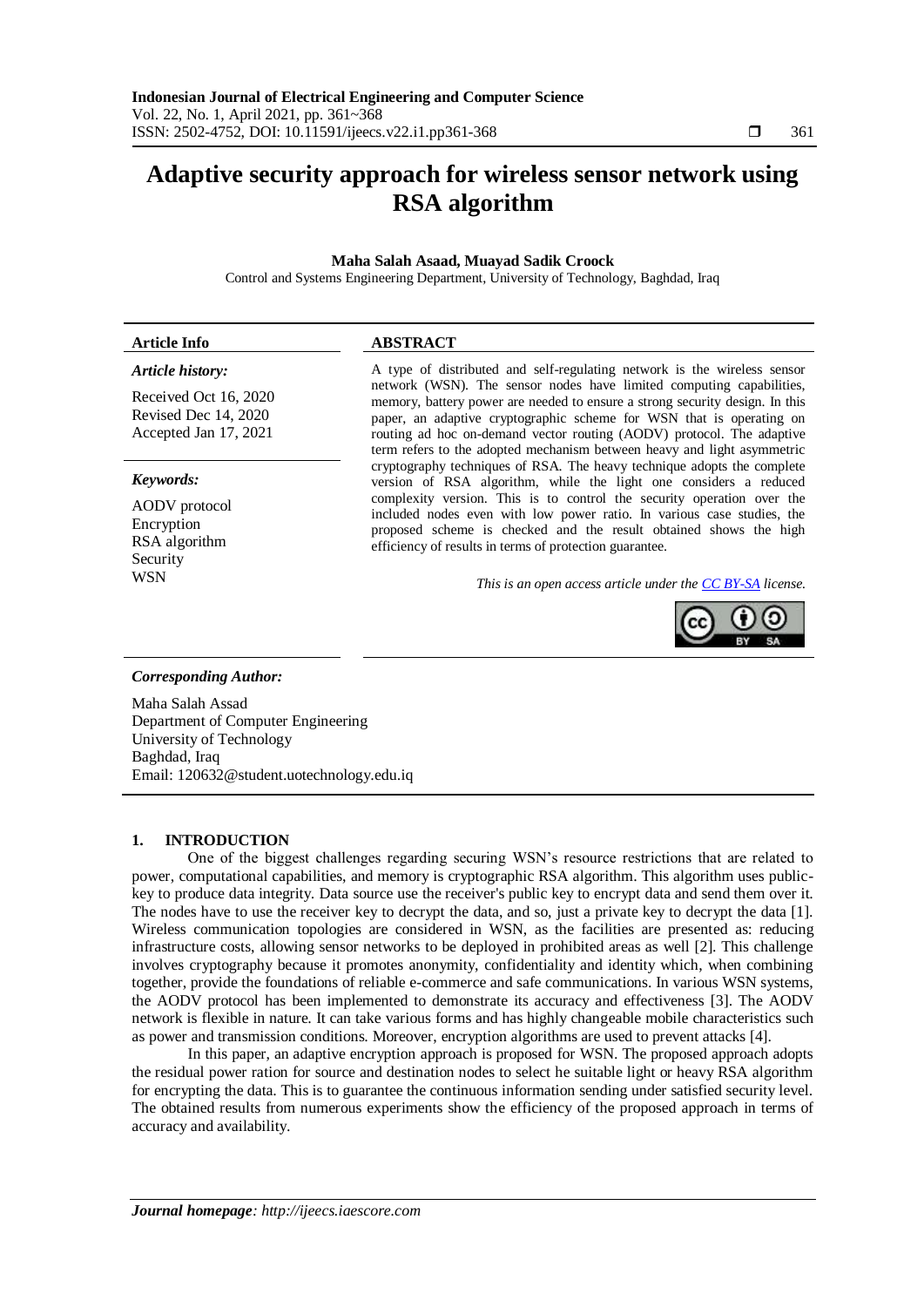#### **2. RELATED WORK**

Different researchers have tackled the issues in the security of WSN. In [5], the authors proposed a fast and enforced encryption for WSN using the encryption system of chaos based on the associated map lattice. The main goal was to provide a better lightweight encryption system based on both the genetic operations and the chaotic map. The authors in [6] provided a new approach to encryption by converting the numbers. The algorithm addressed the weaknesses from current public key encryption algorithms, in particular RSA, analyzes the performance of the BB84 quantum encryption algorithm. In [7], a new era of double layer encryption cryptography key was proposed to make a more secure and trusted cloud model worthy of being done a lot of working. In [8], the low-weight and efficient RSA hybrid messaging system (SHRSA) was performed and analyzed with a four-layer authentication stack. The chart solved the problem of very low-level man speed to decrypt RSA, , by using any password, digital certificates that is external, and authentication of a third party using its four important techniques. In [9], the authors tried to improve security by suggesting a common way of a key-sharing algorithm with RSA encryption technology algorithm to encrypt data in cloud computing between the user and the cloud. In [10], current quantum computing algorithms were presented based on (symmetric and asymmetric) encryption schemes, discrepancies between quantum and traditional computing. In [11] cryptography used in wireless sensor networks (WSNs) was suggested in starting with a symmetric key encryption theme and a Diffie-Hellman key agreement protocol for exchanging secret keys. In [12], application of ECC was applied a midwife encryption technology on the famous WSN operating system. Using the TinyECC library, the functional implementation of ECC operations was completed. In [13], an algorithm to reduces the public/private key pairs for each request was proposed. It aimed to reduce the power consumption of the mass head. In [14], safe data transfer is a critical issue, thus, data transfer and security issues were suggested in CWSNs. Two stable and efficient data transfer protocols were introduced by the authors, for different methods. An efficient and robust authentication approach, based on elliptic curve encryption and the ElGamal signature scheme, was introduced in [15]. It could be applied to any messages to provide the authenticity of the hop-by-hop message content without double the built-in threshold of the chart based on the many boundaries. In [16], few positive results was shown to secure from the attacks like DOS attacks, part attack, grey hole attack altogether the results of this paper have positive over the normal secure system like a watchdog. In [17], discussing the art of researching sensor networks that deal with security-related problems was proposed. Protocols such as LEACH, which are data transfer protocols based on clusters, face a number of security issues. Adding security to these protocols was a little difficult because it arbitrarily rearranges network groups and data links, sometimes and aggressively. In [18], the intermediate nodes could use remote node IDs and message encryption. In traditional public key infrastructure schemes, these strategies may not have been feasible in conventional public-key infrastructure systems, as the middle malicious node would never send the public-key certificates of its neighbors. In [19], a cross-layer design plan should be considered for key allocation to facilitate secure key exchange. In [20], the proposed RSA scheme for defending the network against DoS attacks has been discussed in detail. Simulation results showed that RSA was very stable against DoS attacks to reduce the energy consumed and increase the network lifetime. In [21], this paper was proposed that the performance of security based on RSA algorithm with AODV for prohibiting bogus information or false data injectable attack in wireless sensor network.A new concept of using different base points of an elliptical curve (i.e., shared key) to create different pseudorandom bit sequences for two connecting nodes was proposed by the authors in [22, 23]. In [24, 25], authors presented a modified hash function in a modified academic that includes a WSN hash sponge. In [26-28], the charts were not secure in RSA when the encryption ace is small.

#### **3. THE PROPOSED APPROACH**

As mentioned above, an asymmetric cryptography technology, applied in AODV based WSN, is proposed. It aims to provide how to better achieve WSN security design with extensive knowledge of cryptography. This section can be divided into two subdivisions to facilitate reading flow.

#### **3.1. Proposed method architecture**

The proposed method uses RSA algorithms to produce a distinct option that can mange the exchange the encryption in the WSN. The design of the proposed method is presented in three stages:

- a) Key generation stages: The cryptography is simulated between the nodes, included in WSN, where the key size is 256-bit. In this method of cryptography, the source of information is constructed, securely shared easily. One of them is the private key, while the other is public, which is the one which exchanged, as shown in Figure 1.
- b) Encryption/Decryption stages: One of cryptography's principles is encryption, where the sender employes the public key in encrypting the information when the information is submitted. The private key is utilized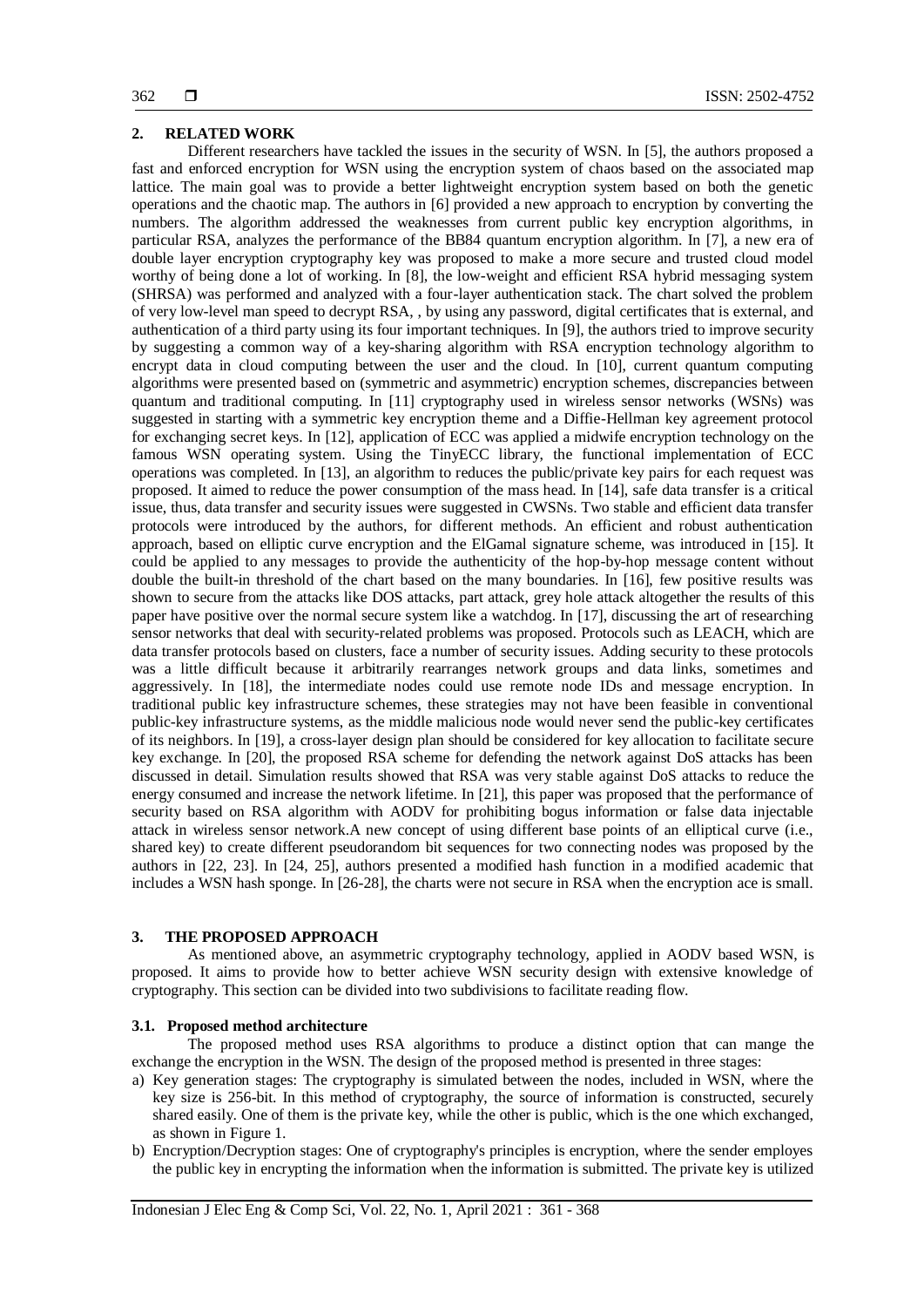in order to decrypt the information in a way of readable format until the receiver has access to encrypted information, as shown in Figure 2.

c) Adaptive cryptography stages: The proposed method considers the power battery of the source and destinations. In case that the minimum power is lower than 60%, the method adopts the light algorithm. Otherwise, if source and distenation have apower of 60% and more, the method uses heavy algorithm as explained in Figure 3.



Figure 3. Adaptive cryptography stages

#### **3.2. Proposed Method Algorithm**

The proposed method is presented in flowchart, shown in Figure 4. MATLAB is employed in establishing the adopted WSN to simulate the required environment. It can be explained in numerous steps:

- a) The sensor nodes are randomly allocated in the established environment.
- b) A symmetric key with a size of 256-bit is generated inside the involved nodes that are employed the RSA.
- c) AODV protocol finds possible paths between the source and destination and selecting the shortest path as optimal choose.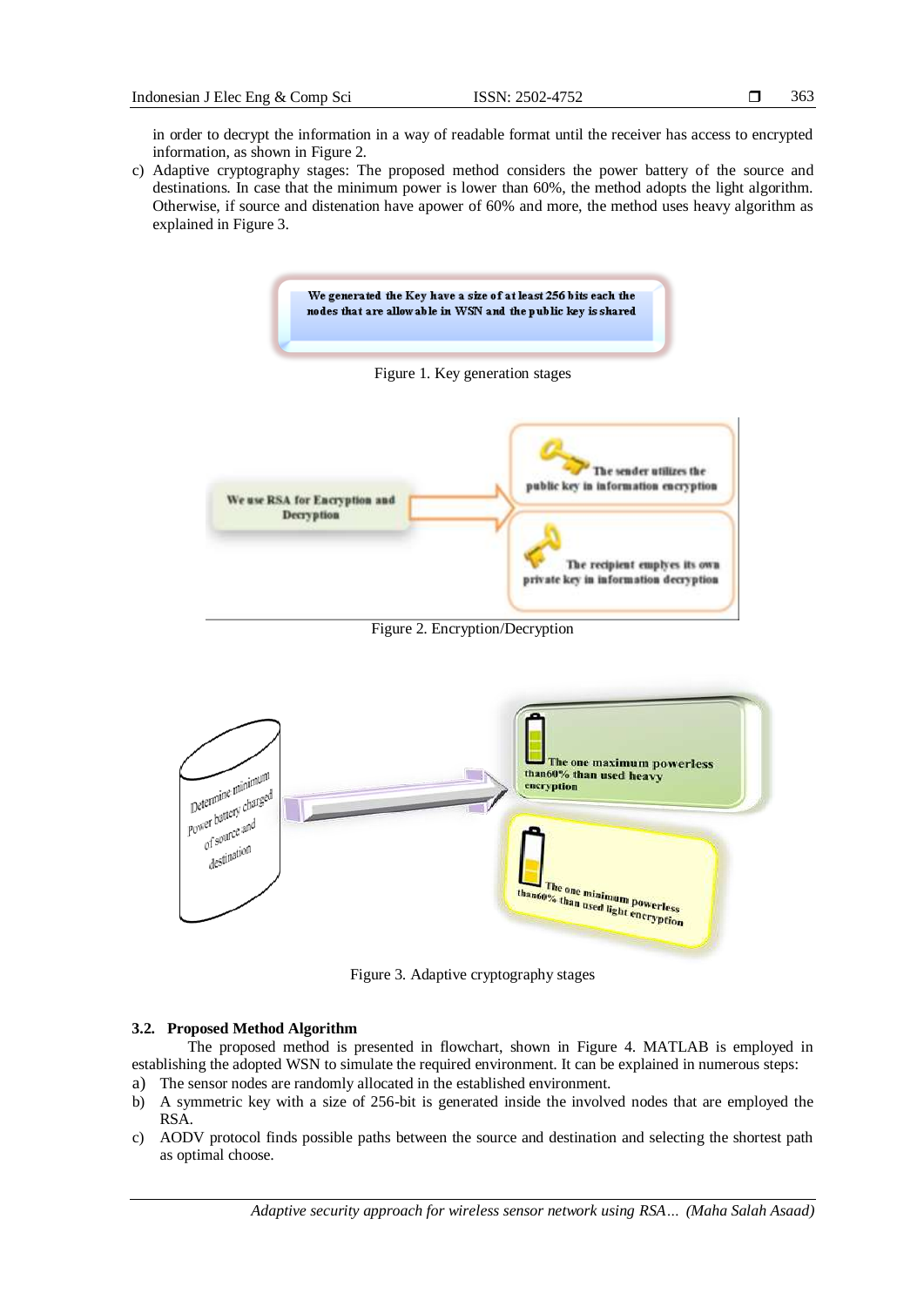- d) Transfeering time of data as well as the size of it are computed. In addion, the battery power level is evaluated.
- e) Both source and destinations nodes compute their own power. In case that one of them has power less than 60%, the choosing of light algorithm is performed. Otherwise, the selection is heavy version.
- f) Data encryption process (source node side) is started to encrypt the information by applying the public key. Then, at the time the recipient has access to encrypted information; the recipient's secret key is applied to decrypt the information to be in a readable format.



Figure 4. Proposed cryptography algorithm

# **4. RESULTS**

As mentioned earlier, MATLAB and AODV as well as RSA method are employed in testing the proposed approach. The following steps are adopted in simulation:

- a) The creation of WSN: It includes a number of sensor nodes that is generated by entring different parameters as shown in Figure 5. These parameters and the involved data are considered in this step for realizing the proposed environment.
- b) The public key is generated and distributed over the included nodes as illustrated in Figure 6. These nodes have a unique key of 256-bit size, used for performing the proposed method.
- c) The data is now encrypted in each node with a public key of 256-bit. It also decrypted employing the allocated private key. Figure 7 explains the requested messages, where the proposed method evaluates the required size of data and needed transmission time and battery power.
- d) The proposed method computes the power of source and destinations to implement the selection of light and heavy versions of algorithm as illustraited in Figures 8 and 9.
- e) Figure 10 shows the implementation of light RSA version, while Figure 11 explains the use of heavy RSA version.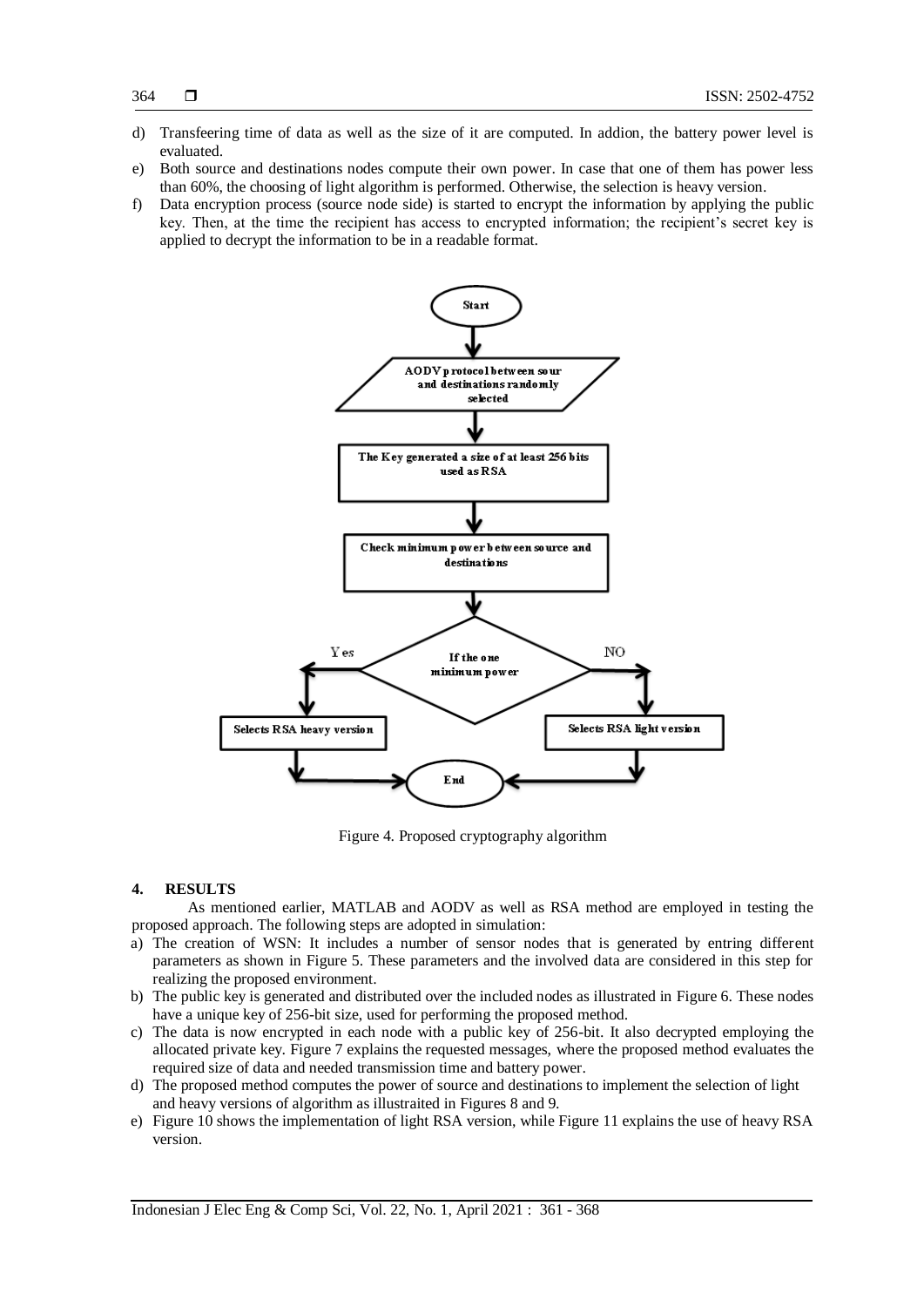

Figure 5. The creation of the adopted WSN



Figure 6. Adding a random key of 256-bit



Figure 7. The requested messages to be transferred

365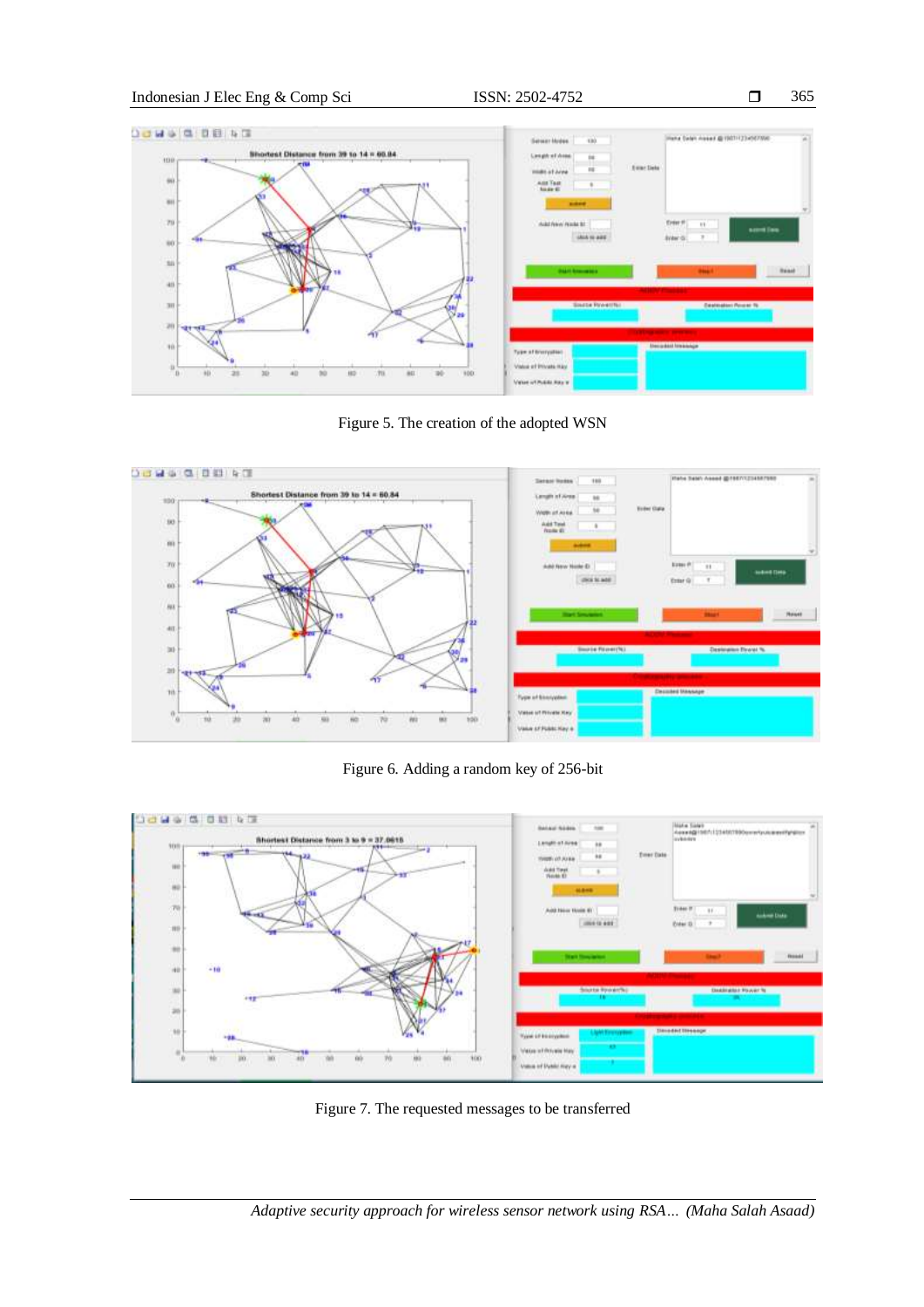

Figure 8. The selection of light version



Figure 9. The selection of heavy version



Figure 10. The encryption and Decryption process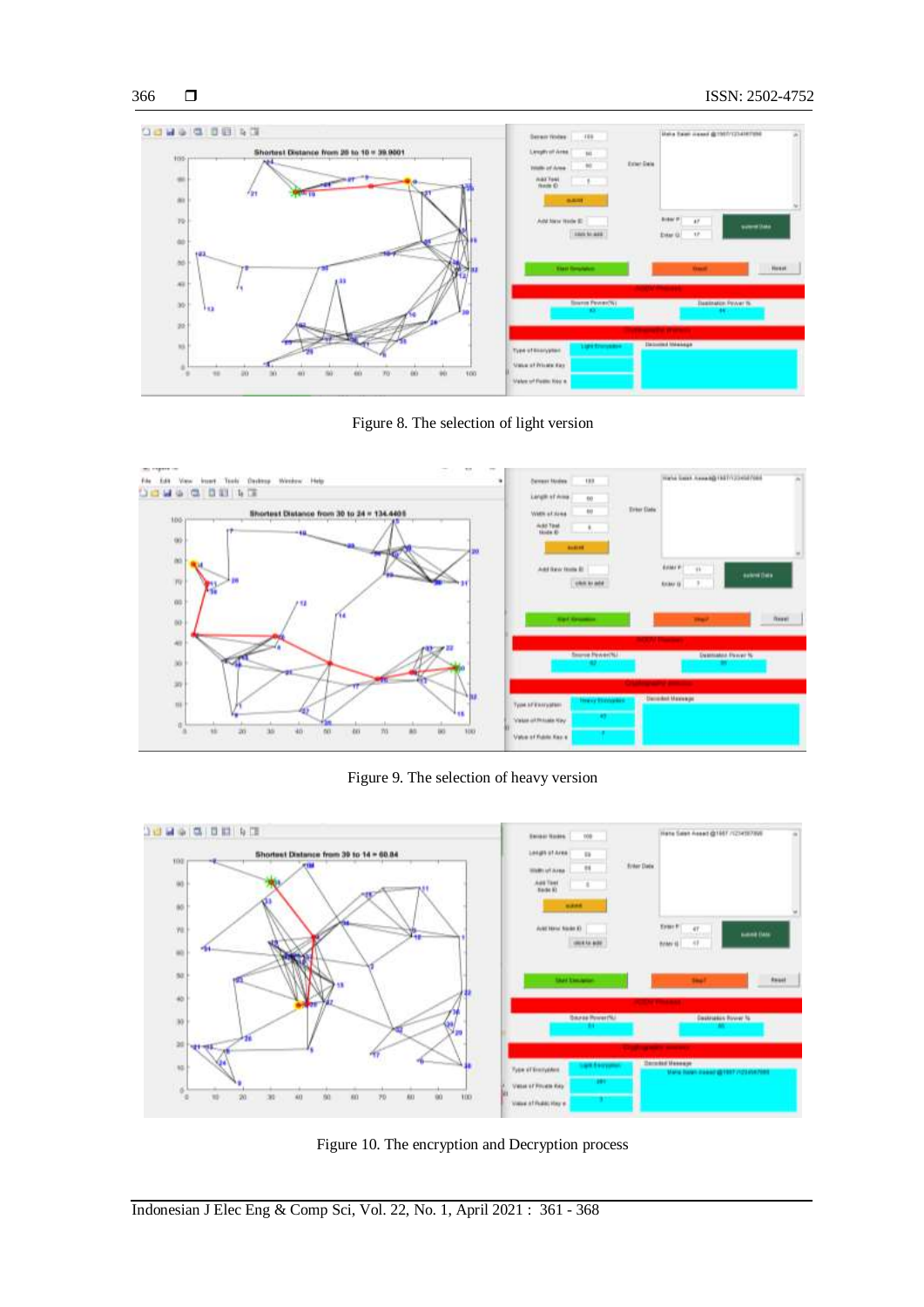367



Figure 11. The encryption and Decryption process

#### **5. CONCLUSIONS**

An adaptive security approach has been proposed for WSN based on heavy and light versions of RSA algorithm. The selection of one version provided the system with high adaptively toward managing the encryption of data in which the continuous is guaranteed. A simulator was proposed for performing the WSN with the presented security method. It was built using MATLAB environment with the property of graphical user interface (GUI). The proposed approach has been tested over all the processing steps of the encryption and decryption and the efficient performance of the proposed system was presented by the results obtained.

# **REFERENCES**

- [1] J. Chen and J. Wu, "A Survey on Cryptography Applied to Secure Mobile Ad Hoc Networks and Wireless Sensor Networks", Florida Atlantic University, 2019.
- [2] M. Reena, S. Satpute, M. Tech, and C. S. E. 3rd, "Survey on Security in Wireless Sensor Networks Using Elliptical Curves Cryptography; Survey on Security in Wireless Sensor Networks Using Elliptical Curves Cryptography," *International Journal of Engineering Research & Technology (IJERT)*, vol. 2, no. 10, 2013.
- [3] K. Spurthi1 and T. Narayan Shankar," A Survey of Intrusion Detection System in Manets using Security Algorithms", *International Journal of Applied Engineering Research*, vol. 12, no. 24, 2017.
- [4] Dr. Indumathi .J1 , Anish A2 "Secure Data Transmission through Trusted Node in Mantes using AODV Routing Algorithm: SATEM" *International Conference on Cryptography and Security, ICC*, 2014.
- [5] Aakash Dutta, 2K. Naveen Kumar, 3N. Sai and 4Radhika Rani Chintala," An Efficient Light Weight Cryptography Algorithm Scheme for WSN Devices using Chaotic Map and GE," *International Journal of Pure and Applied Mathematics*, vol. 118, no. 20, 2018.
- [6] Astrid Rivera Partida, Diego Villatoro Geronimo, "A New Age Beyond of Classical Encryption", *Applied Mathematics Tecnologico de Monterrey School of Engineering and Science*, vol. 6, 2019.
- [7] D.Usha, M.Subbbulakshmi, "Double Layer Encryption Algorithm Key Cryptography for Secure Data Sharing in Cloud," *International Journal of Scientific & Engineering Research*, vol. 9, no. 5, 2018.
- [8] Aniruddha Bhattacharjy, Xiaofeng Zhong, and Xing Li, "A Lightweight and Efficient Secure Hybrid RSA (SHRSA) Messaging Scheme With Four-Layered Authentication Stack," *Beijing National Research Center for Information Science and Technology*, 2019. doi: 10.1109/ACCESS.2019.2900300
- [9] Md Equebal Hussain, Mohammad Rashid Hussain, "Securing Cloud Data using RSA Algorithm," Suresh Gyan Vihar University, 2018.
- [10] Vasileios Mavroeidis, Kamer Vishi, Mateusz D. Zych, Audun Jøsang, "The Impact of Quantum Computing on Present Cryptography," *International Journal of Advanced Computer Science and Applications*, vol. 9, no. 3, 2018. doi[: 10.14569/IJACSA.2018.090354](https://arxiv.org/ct?url=https://dx.doi.org/10.14569/IJACSA.2018.090354&v=1a80bacf)
- [11] Thomas M. ChenThomas M. ChenJorge BlascoHarsh Kupwade PatilHarsh Kupwade Patil., "Mission-Oriented Sensor Networks and Systems:Cryptography in WSNs," 2019.
- [12] N. Saqib and S. Singh Shekhawat, "Securing Wireless Sensor Networks Using Elliptic Curve Cryptography," *Int. J. Eng. Trends Technol., International Journal of Engineering Trends and Technology (IJETT)*, vol. 56, no 1, 2018. doi: 10.1109/ICCNIT.2011.6020911
- [13] S. Singh Gaur, A. K. Mohapatra, and R. Roges, "An Efficient Certificateless Authentication Encryption for WSN Based on Clustering Algorithm," *International Journal of Applied Engineering*, vol. 12, no. 14, pp. 4184-4190, 2017.